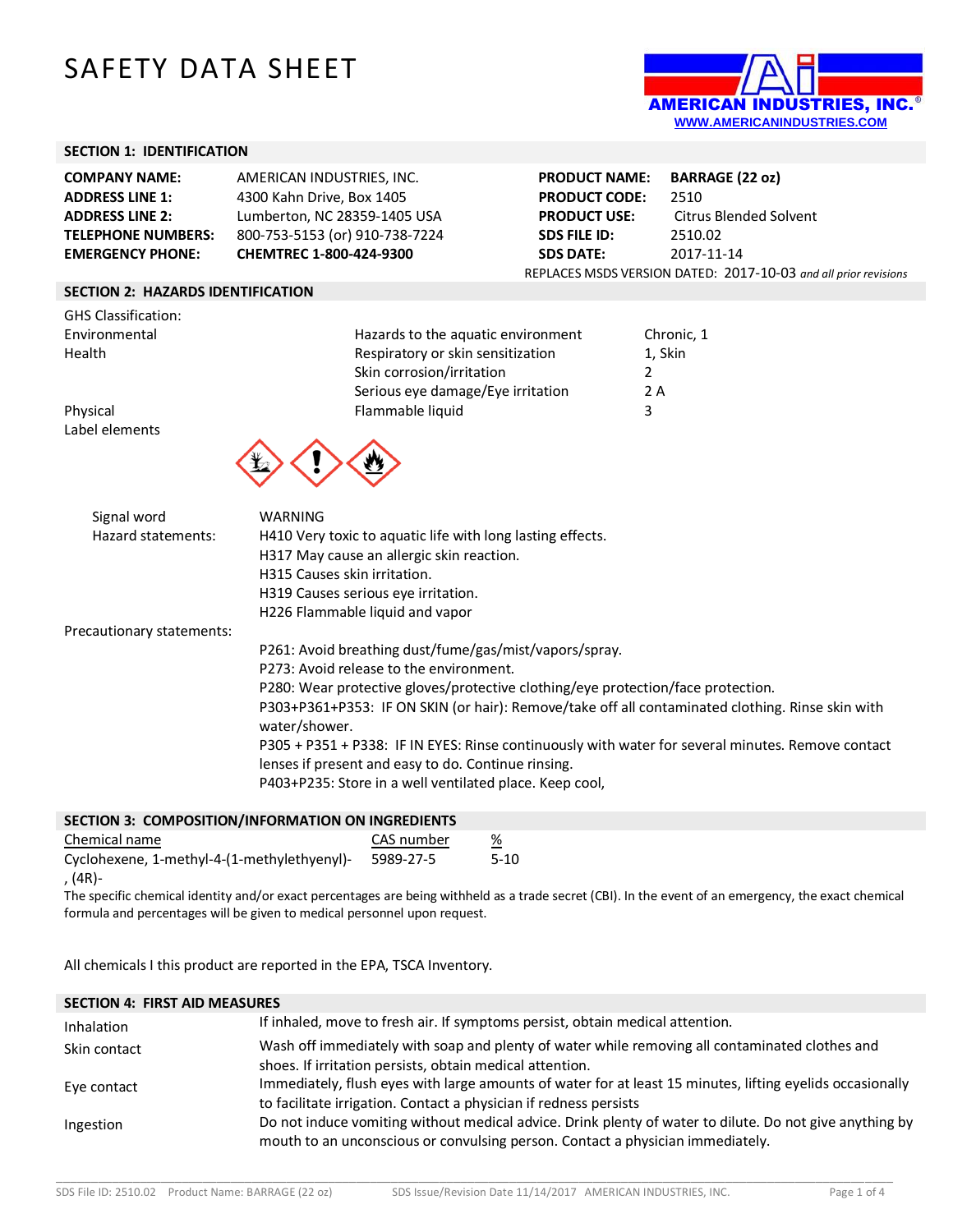| Effects and symptoms                     |                                                                                                                                                         |
|------------------------------------------|---------------------------------------------------------------------------------------------------------------------------------------------------------|
| Ingestion                                | May be harmful if swallowed.                                                                                                                            |
| Inhalation                               | Causes allergy or asthma symptoms.                                                                                                                      |
| Skin contact                             | Causes severe skin burns.                                                                                                                               |
| Eye contact                              | Causes eye damage.                                                                                                                                      |
| <b>SECTION 5: FIRE-FIGHTING MEASURES</b> |                                                                                                                                                         |
| Extinguishing media                      | Use water spray, alcohol-resistant foam, dry chemical or carbon dioxide.                                                                                |
| Extinguishing methods                    | Use extinguishing measures that are appropriate to local circumstances and the surrounding<br>environment. Use water spray to cool unopened containers. |
| Specific hazards during fire<br>fighting | Burning produces irritant fumes. Exposure to decomposition products may be a hazard to health.                                                          |
| Special protective<br>equipment          | Full protective clothing and approved self-contained breathing apparatus required for firefighting<br>personnel                                         |

#### **SECTION 6: ACCIDENTAL RELEASE MEASURES**

Personal Precautionary Measures: Use appropriate protective equipment. (See Section 8.) Do not get into eyes, skin, or clothing. Wear respiratory protection. Avoid breathing vapors. Ensure adequate ventilation.

Environmental Precautionary Measures: Do not empty into drains. Prevent uncontrolled discharge of product into the environment if safe to do so.

Methods and Materials for Containment and Cleanup: Do not discharge into waste water. Soak up with an inert absorbent material (e.g. sand, silica gel, sawdust). Sweep up and shovel. Place in a non-leaking container for proper disposal according to Federal, State, and Local regulations.

#### **SECTION 7: HANDLING AND STORAGE**

| <b>Handling</b> | Wear personal protective equipment when handling product. Handle with care. Take care to avoid            |
|-----------------|-----------------------------------------------------------------------------------------------------------|
|                 | waste and spillage when weighing, loading and mixing the product.                                         |
| Storage         | Observe label precautions. Keep container tightly closed in a dry, cool and well-ventilated place. Do not |
|                 | allow product to freeze.                                                                                  |

# **SECTION 8: EXPOSURE CONTROLS/PERSONAL PROTECTION**

Engineering Controls Use in well ventilated area.

Personal Protective Equipment: Safety Glasses, Gloves, Apron

Use good chemical hygiene practice. Avoid contact with skin, eyes, and clothing. Avoid inhalation of vapors.

| Cyclohexene, 1-methyl-4-  | 5989-27-5 | $5-10%$ | No data available |
|---------------------------|-----------|---------|-------------------|
| (1-methylethenyl)-, (4R)- |           |         |                   |

## **SECTION 9: PHYSICAL AND CHEMICAL PROPERTIES**

| Color                           | Clear orange liquid    |
|---------------------------------|------------------------|
| <b>Physical State</b>           | Liquid                 |
| Odor                            | Citrus                 |
| Flash point                     | $135^{\circ}$ F (57°C) |
| <b>Partition Coefficient</b>    | No data available      |
| <b>Boiling point</b>            | No data available      |
| Melting point/freezing<br>point | No data available      |
| Auto-ignition temperature       | No data available      |
| Vapor pressure                  | No data available      |
| Vapor density (Air-1)           | No data available      |
| Specific gravity/Density        | 1.0                    |
| Viscosity                       | No data available      |
| Water solubility                | Soluble in water       |
| pH                              | $5 - 7$                |

\_\_\_\_\_\_\_\_\_\_\_\_\_\_\_\_\_\_\_\_\_\_\_\_\_\_\_\_\_\_\_\_\_\_\_\_\_\_\_\_\_\_\_\_\_\_\_\_\_\_\_\_\_\_\_\_\_\_\_\_\_\_\_\_\_\_\_\_\_\_\_\_\_\_\_\_\_\_\_\_\_\_\_\_\_\_\_\_\_\_\_\_\_\_\_\_\_\_\_\_\_\_\_\_\_\_\_\_\_\_\_\_\_\_\_\_\_\_\_\_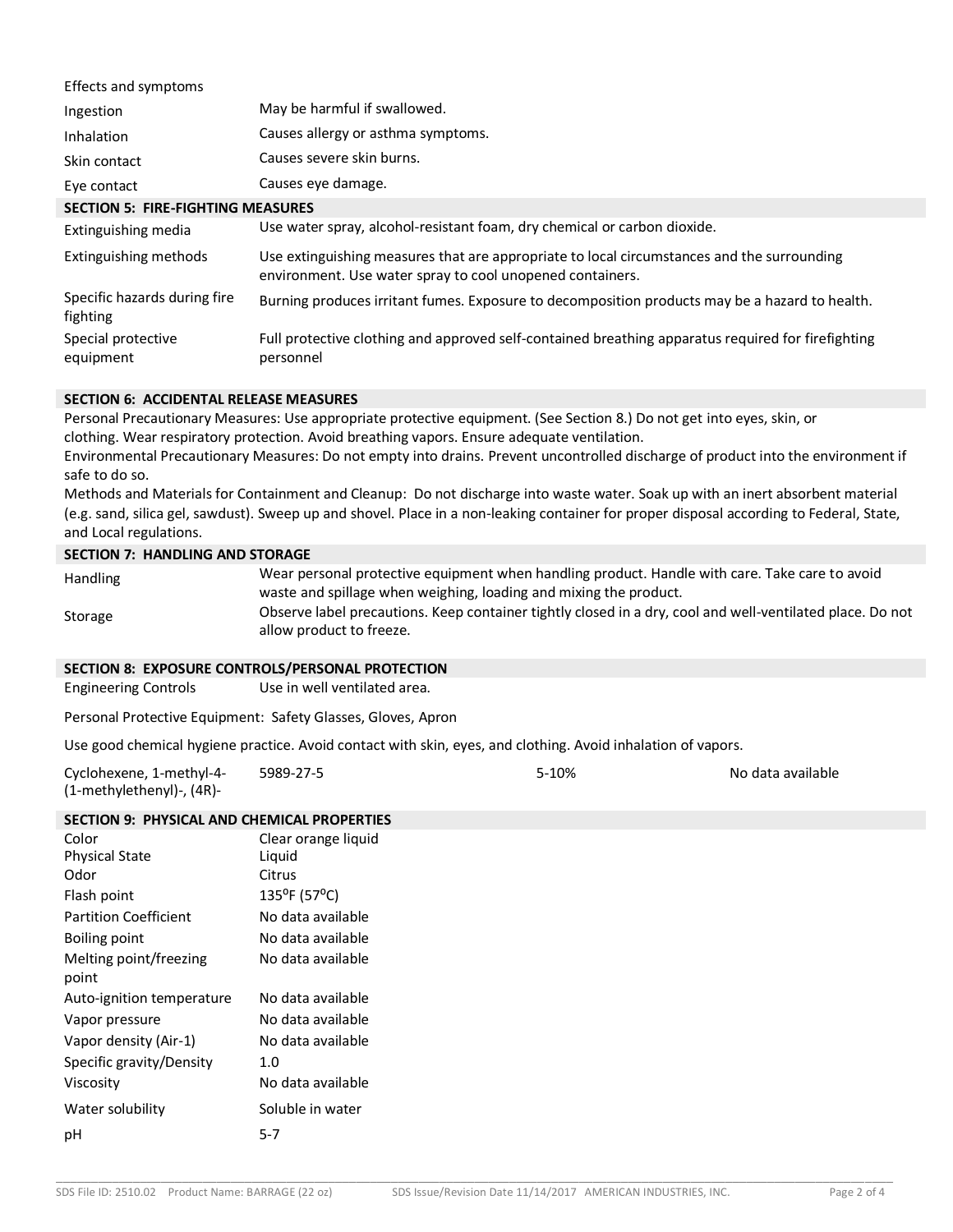| Evaporation rate (Ether=1)                                                                       | No data available                                                                                                                                                                         |                                         |                                                                                                                                                                                                                        |
|--------------------------------------------------------------------------------------------------|-------------------------------------------------------------------------------------------------------------------------------------------------------------------------------------------|-----------------------------------------|------------------------------------------------------------------------------------------------------------------------------------------------------------------------------------------------------------------------|
| Decomp Temp                                                                                      | No data available                                                                                                                                                                         |                                         |                                                                                                                                                                                                                        |
| <b>SECTION 10: STABILITY AND REACTIVITY</b>                                                      |                                                                                                                                                                                           |                                         |                                                                                                                                                                                                                        |
| Reactivity                                                                                       | Stable                                                                                                                                                                                    |                                         |                                                                                                                                                                                                                        |
| Chemical stability                                                                               | Stable under normal conditions.                                                                                                                                                           |                                         |                                                                                                                                                                                                                        |
| Conditions to avoid                                                                              | Open flame and excessive heat.                                                                                                                                                            |                                         |                                                                                                                                                                                                                        |
| Materials to avoid                                                                               |                                                                                                                                                                                           |                                         | Avoid contact with strong oxidizing agents. Strong acids and strong bases.                                                                                                                                             |
| Hazardous decomposition                                                                          |                                                                                                                                                                                           |                                         | Carbon dioxide (CO2), carbon monoxide (CO). Other unknown decomposition products possible.                                                                                                                             |
| Hazardous polymerization                                                                         | Will not occur                                                                                                                                                                            |                                         |                                                                                                                                                                                                                        |
| <b>SECTION 11: TOXICOLOGICAL INFORMATION</b>                                                     |                                                                                                                                                                                           |                                         |                                                                                                                                                                                                                        |
| Cyclohexene, 1-methyl-4-<br>(1-methylethenyl)-, (4R)-<br>Information on toxicological<br>effects | 5989-27-5                                                                                                                                                                                 |                                         | 5-10%                                                                                                                                                                                                                  |
| Acute toxicity                                                                                   | LD50 (Dermal) Rabbit>5,000 mg/kg                                                                                                                                                          |                                         | LD50 Oral-rat-4,000 mg/kg Remarks: Behavioral: Change in motor activity (specific assay). Respiratory<br>disorder Skin and Appendages: Other: Hair. Inhalation: Irritating to respiratory system.<br>No data available |
| Skin corrosion/irritation                                                                        | No data available.                                                                                                                                                                        |                                         |                                                                                                                                                                                                                        |
| Serious eye damage/eye<br>irritation                                                             | No data available.                                                                                                                                                                        |                                         |                                                                                                                                                                                                                        |
| Respiratory or skin<br>sensitization                                                             | May cause sensitization by skin contact.                                                                                                                                                  |                                         |                                                                                                                                                                                                                        |
| Germ cell mutagenicity                                                                           | No data available.                                                                                                                                                                        |                                         |                                                                                                                                                                                                                        |
| Carcinogenicity-rat-Oral                                                                         | Tumorigenic: Carcinogenic by RTECS criteria. Kidney, Urethra, Bladder: Kidney tumors. Tumorigenic<br><b>Effects: Testicular</b>                                                           |                                         |                                                                                                                                                                                                                        |
| Carcinogenicity-mouse-Oral                                                                       | Tumorigenic: Equivocal tumorigenic agent by RTECS criteria. Gastrointestinal: Tumors.                                                                                                     |                                         |                                                                                                                                                                                                                        |
| <b>EPA</b> classification                                                                        |                                                                                                                                                                                           |                                         | This product is or contains a component that is not classifiable as to its carcinogenicity based on its IARC, ACGIH, NTP, or                                                                                           |
| IARC: 3 - Group 3:                                                                               | Not classifiable as to its carcinogenicity to humans (D-Limonene)                                                                                                                         |                                         |                                                                                                                                                                                                                        |
| <b>ACGIH</b>                                                                                     | No components of this product present at levels greater than or equal to 0.1% is identified as a                                                                                          |                                         |                                                                                                                                                                                                                        |
| <b>NTP</b>                                                                                       | carcinogen or potential carcinogen by ACGIH.<br>No component of this product present at levels greater than or equal to 0.1% is identified as a known or<br>anticipated carcinogen by NTP |                                         |                                                                                                                                                                                                                        |
| <b>OSHA</b>                                                                                      | OSHA: No component of this product present at levels greater than or equal to 0.1% is identified as a<br>carcinogen or potential<br>carcinogen by OSHA.                                   |                                         |                                                                                                                                                                                                                        |
| Reproductive toxicity                                                                            | No data available.                                                                                                                                                                        |                                         |                                                                                                                                                                                                                        |
| Specific target organ<br>toxicity                                                                | Single exposure-No data available                                                                                                                                                         |                                         | Repeated exposure-No data available                                                                                                                                                                                    |
| Aspiration hazard                                                                                | No data available                                                                                                                                                                         |                                         |                                                                                                                                                                                                                        |
| <b>Additional Information</b>                                                                    | RTECS: GW6360000                                                                                                                                                                          |                                         |                                                                                                                                                                                                                        |
| Liver                                                                                            | Irregularities-Based on human evidence                                                                                                                                                    |                                         |                                                                                                                                                                                                                        |
| <b>SECTION 12: ECOLOGICAL INFORMATION</b>                                                        |                                                                                                                                                                                           |                                         |                                                                                                                                                                                                                        |
| Cyclohexene, 1-methyl-4-(1-methylethenyl)-, (4R)-                                                |                                                                                                                                                                                           | 5989-27-5                               | 5-10%                                                                                                                                                                                                                  |
| Toxicity to fish LC50                                                                            |                                                                                                                                                                                           | Pimephales promelas<br>(fathead minnow) | 0.702 mg/l-96.0 h                                                                                                                                                                                                      |
| Toxicity to daphnia and EC50                                                                     |                                                                                                                                                                                           | Daphnia pulex<br>(Water flea)           | 69.6 mg/l-48 h                                                                                                                                                                                                         |